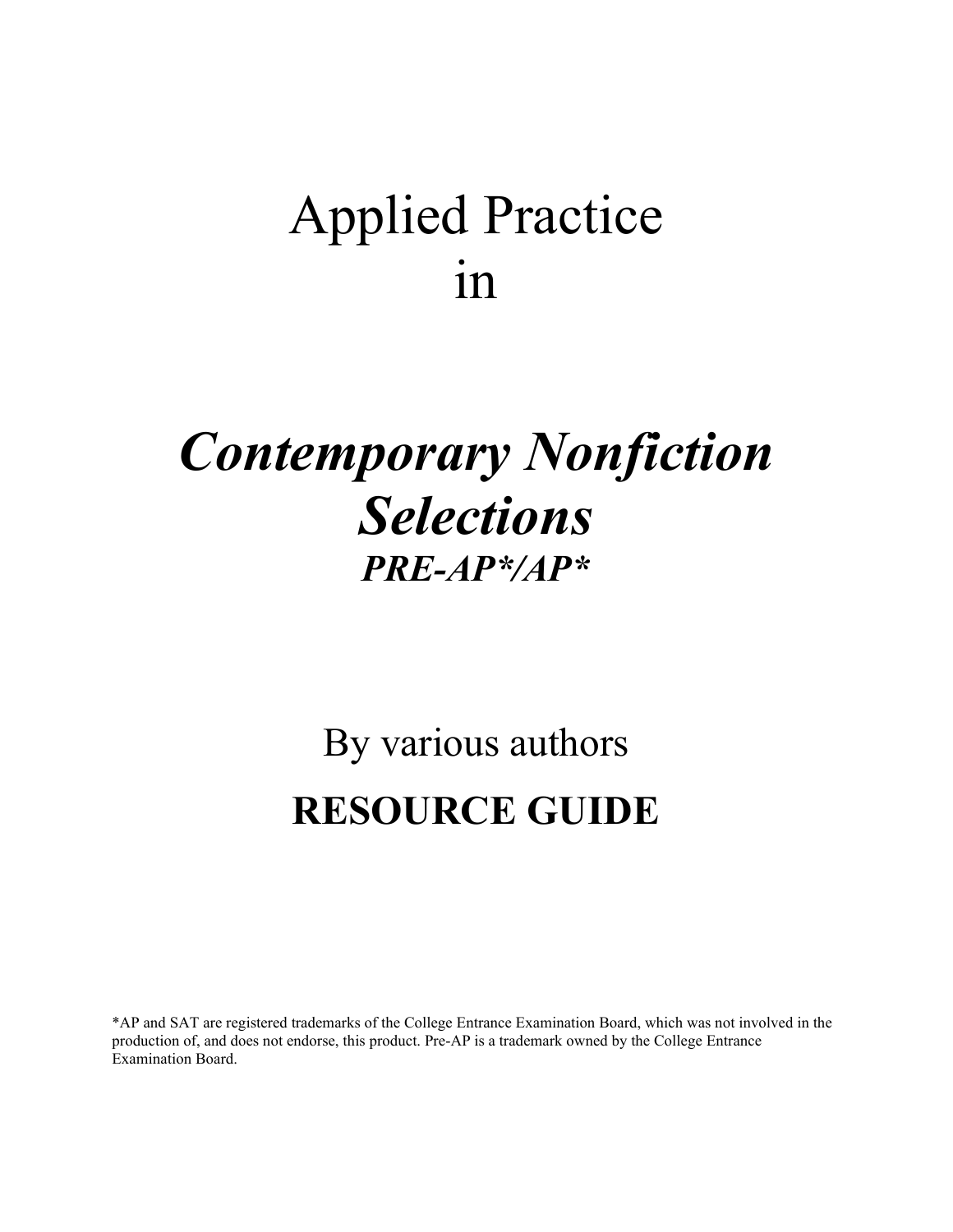## **APPLIED PRACTICE Resource Guide** *Contemporary Nonfiction Selections* **Pre-AP\*/AP\* Version**

### **Teacher Notes**

### **Answer Key and Explanations**

\*Pre-AP and AP are registered trademarks of the College Entrance Examination Board, which was not involved in the production of, and does not endorse, this product.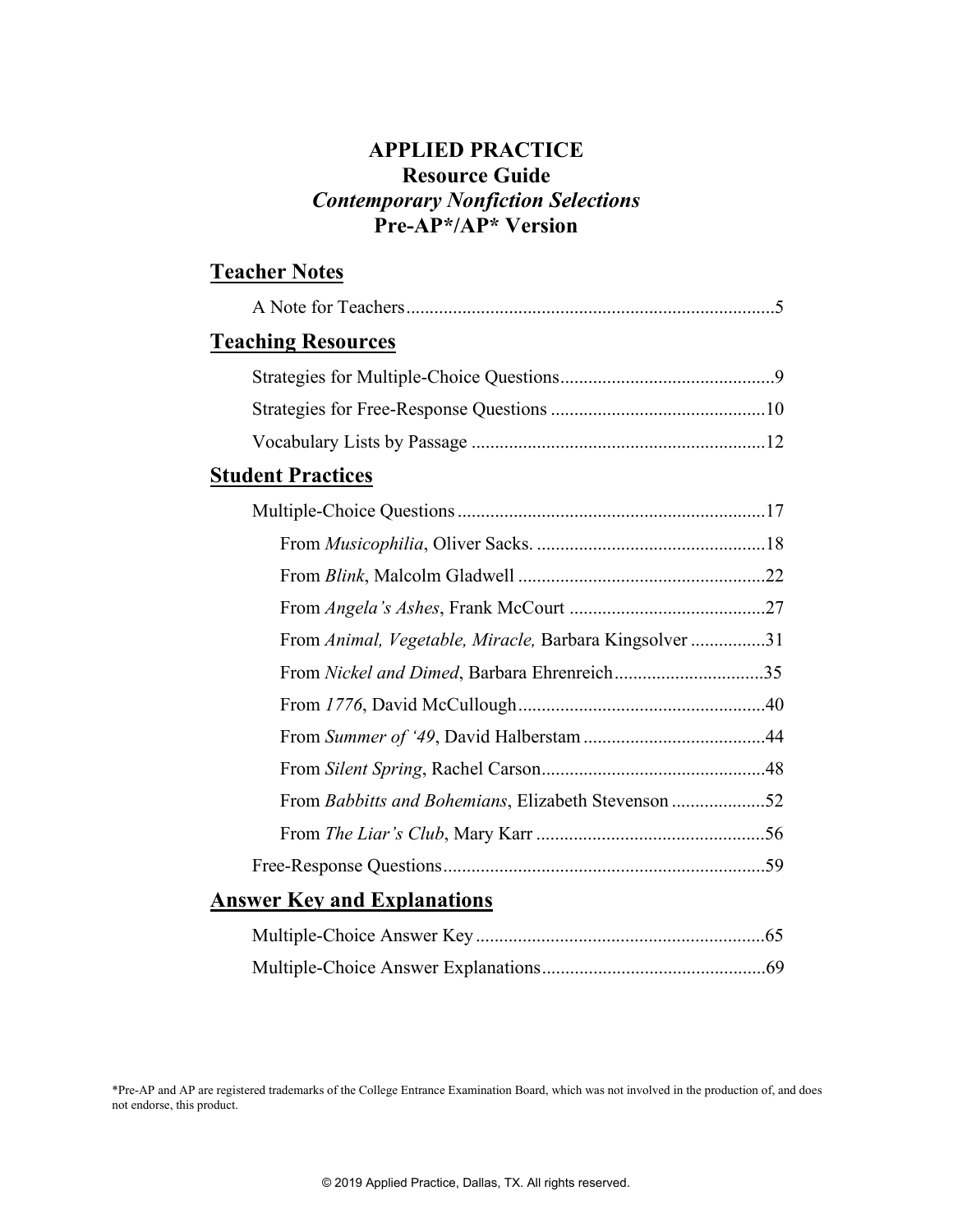#### **STRATEGIES FOR MULTIPLE-CHOICE QUESTIONS**

 The multiple-choice section of the AP English Language and Composition Exam includes 45 multiple-choice questions in five sets that address reading (23-25 questions) and writing (20-22 questions). Skill categories tested include rhetorical situation, claims and evidence, reasoning and organization, and style.

 The multiple-choice section of the AP English Literature and Composition Exam includes 55 multiple-choice questions, consisting of five sets of questions. (Each multiple-choice section will include at least two prose fiction passages and at least two poetry passages.) Skill categories tested include character, setting, structure, narration, figurative language, and literary argumentation.

#### **CLASS APPROACH:**

- 1. Walk through a multiple-choice selection with the class:
	- a. Read the passage and the questions aloud. Discuss any unfamiliar terms or words.
	- b. Analyze exactly what the questions are asking; note key terms or words.
	- c. Highlight or mark the parts of the passage in which the answers might be found.
	- d. Discuss each correct answer, including why it is a better choice than the distractors.
- 2. Assign a passage and set of questions as homework. The following day, put students into small groups and have them compare answers in order to arrive at a consensus. After the groups have reached a consensus, go over the correct answers and discuss any questions that posed difficulties for the students. Repeat this activity on a regular basis to help the students become proficient.
- 3. For homework, assign a passage from the booklet for students to annotate. The following day distribute the passage's questions for students to answer using the passage they annotated.
- 4. Have students keep track of the types of questions with which they have difficulty and see if a pattern emerges.
- 5. Teach mini-lessons on problem areas.
- 6. Use the close reading selections as quizzes or tests.
- 7. Challenge students to write their own questions over selected passages. Students' proficiency should increase after they become familiar with the questions' formats and levels of difficulty,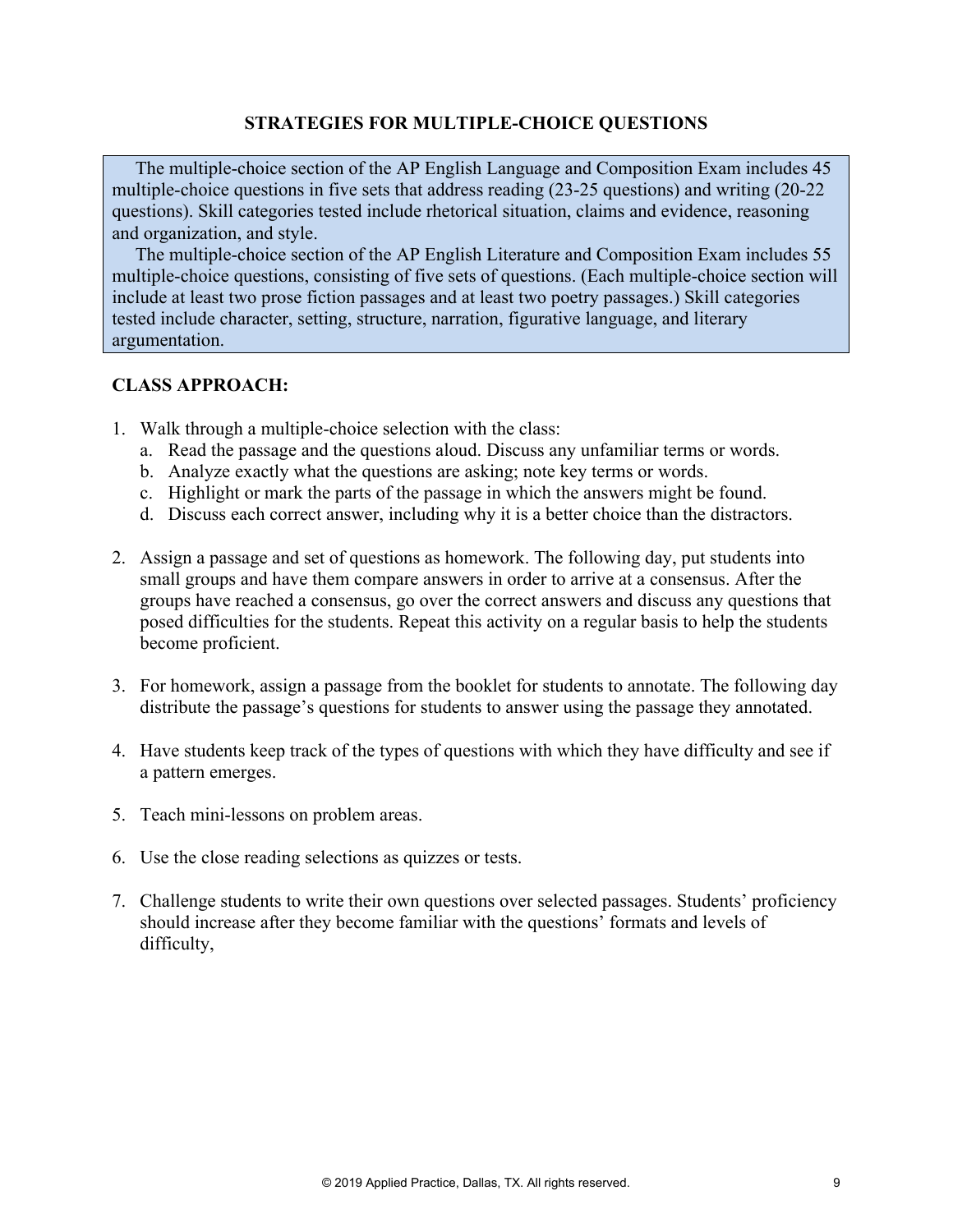#### **STRATEGIES FOR FREE-RESPONSE QUESTIONS**

 The free-response section of the AP English Language and Composition Exam includes three questions: synthesis, rhetorical analysis, and argument. The questions will reflect the elements of the course's conceptual framework as determined by the College Board.

 The free-response section of the AP English Literature and Composition Exam includes three questions: poetry analysis, prose fiction analysis, and literary argument. (There will be a higher number of 20th-century and contemporary texts used, rather than texts published before the 20th century.) The questions will reflect the elements of the course's conceptual framework as determined by the College Board.

 NOTE: Beginning with the fall 2019-2020 school year, the College Board will rely on an analytic scoring rubric (rather than the traditional holistic scoring guide) at both AP English Readings. A 6-point scale will be used to evaluate an essay's thesis, evidence and commentary, and sophistication. The rubric is available on the College Board website (apcentral.collegeboard.com).

#### **CLASS APPROACH:**

- 1. Walk through a free-response question with the class:
	- a. Read the prompt aloud and have students note key words.
	- b. Discuss what the question is asking students to address.
		- Highlight/underline key parts of the passage that relate to the prompt
		- Annotate the passage
	- c. Have students develop thesis statements and share some of these statements with the class. Discuss the statements' strengths and weaknesses.
	- d. Discuss a possible organization for the essay and, in the case of a prompt with a passage, determine which parts of the passage should be referenced in support of the thesis. (Students might want to create an outline, diagram, or other organizer.)
	- e. Ask students to write the essay. (This can be un-timed early in the year.)
	- f. Display some student essays or read them aloud, discussing the essays' strengths and weaknesses.
	- g. Distribute and discuss the grading rubric so that students understand the grading criteria.
	- h. Reanalyze the essays according to the rubric and have students assign a score (0-6) for each essay.
- 2. Hand out a sample College Board free-response question, sample student responses, and the rubric, and discuss what constitutes a good response.
- 3. Assign a different free-response question for homework. The next day, put students into small groups to read each other's essays and score them using the rubric. Have each group share its "best" essay and explain why they rated it the best. An alternate approach is to assign numbers to each student so that the authorship of each essay is anonymous, and then distribute the essays at random among the groups.
- 4. Have students write in-class essays that are timed, perhaps beginning with longer response times and gradually reducing the time limit to 40 minutes.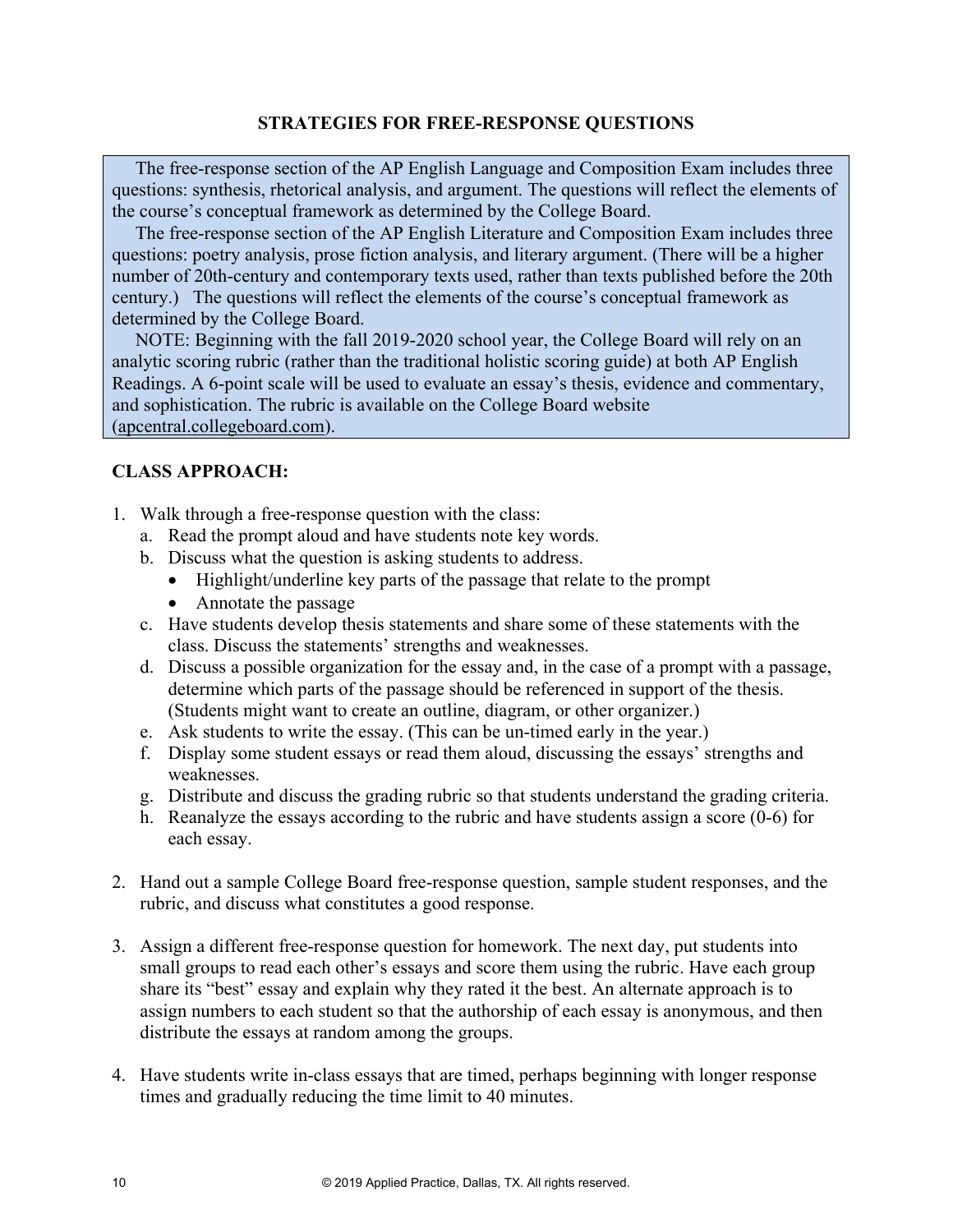**The following passages are from various nonfiction selections and questions on their content, form, and style. After reading each passage, choose the best answer to each question.** 

**Note: Pay particular attention to the requirement of questions that contain the words NOT, LEAST, or EXCEPT.** 

**Passage 1, Questions 1-10** Read the following passage from "Brainworms, Sticky" Music, and Catchy Tunes" from *Musicophilia* by Oliver Sacks carefully before you choose your answers.

 Sometimes normal musical imagery crosses a line and becomes, so to speak, pathological, as when a certain fragment of music repeats itself incessantly, sometimes maddeningly, for days on end. These repetitions—often a short, well-defined phrase or theme of three or four bars—are apt to go on for hours or days, circling in the mind,

- 5 before fading away. This endless repetition and the fact that the music in question may be irrelevant or trivial, not to one's taste, or even hateful, suggest a coercive process, that the music has entered and subverted a part of the brain, forcing it to fire repetitively and autonomously.
- Many people are set off by the theme music of a film or television show or an 10 advertisement. This is not coincidental, for such music is designed, in the terms of the music industry, to "hook" the listener, to be "catchy" or "sticky," to bore its way, like an earwig, into the ear or mind, hence the term "earworms" – though one might be inclined to call them "brainworms" instead. (One newsmagazine, in 1987, defined them, half facetiously, as "cognitively infectious musical agents.")
- 15 A friend of mine, Nick Younes, described to me how he had been fixated on the song "Love and Marriage," a tune written by James Van Heusen. A single hearing of this song—a Frank Sinatra rendition used as the theme song of the television show *Married . . . with Children*—was enough to hook Nick. He "got trapped inside the tempo of the song," and it ran in his mind almost constantly for ten days. With incessant repetition, it
- 20 soon lost its charm, its lilt, its musicality and its meaning. It intervened with his schoolwork, his thinking, his peace of mind, his sleep. He tried to stop it in a number of ways, all to no avail: "I jumped up and down. I counted to a hundred. I splashed water on my face. I tried talking loudly to myself, plugging my ears." Finally it faded away—but as he told me this story, it returned and went on to haunt him again for several hours.
- 25 Though the term "earworm" was first used in the 1980s (as a literal translation of the German *Ohrwurm*), the concept is far from new. Nicolas Slonimsky, a composer and musicologist, was deliberately inventing musical forms or phrases that could hook the mind and force it to mimicry and repetition, as early as the 1920s.

 Yet it seems to make little difference whether catchy songs have lyrics or not— 30 the wordless themes of *Mission: Impossible* or Beethoven's *Fifth* can be just as irresistible as an advertising jingle in which the words are almost inseparable from the music (as in Alka-Seltzer's "Plop, plop, fizz, fizz" or Kit Kat's "Gimme a break, gimme a break").

The phenomenon of brainworms seems similar, too, to the way in which people 35 with autism or Tourette's syndrome or obsessive-compulsive disorder may become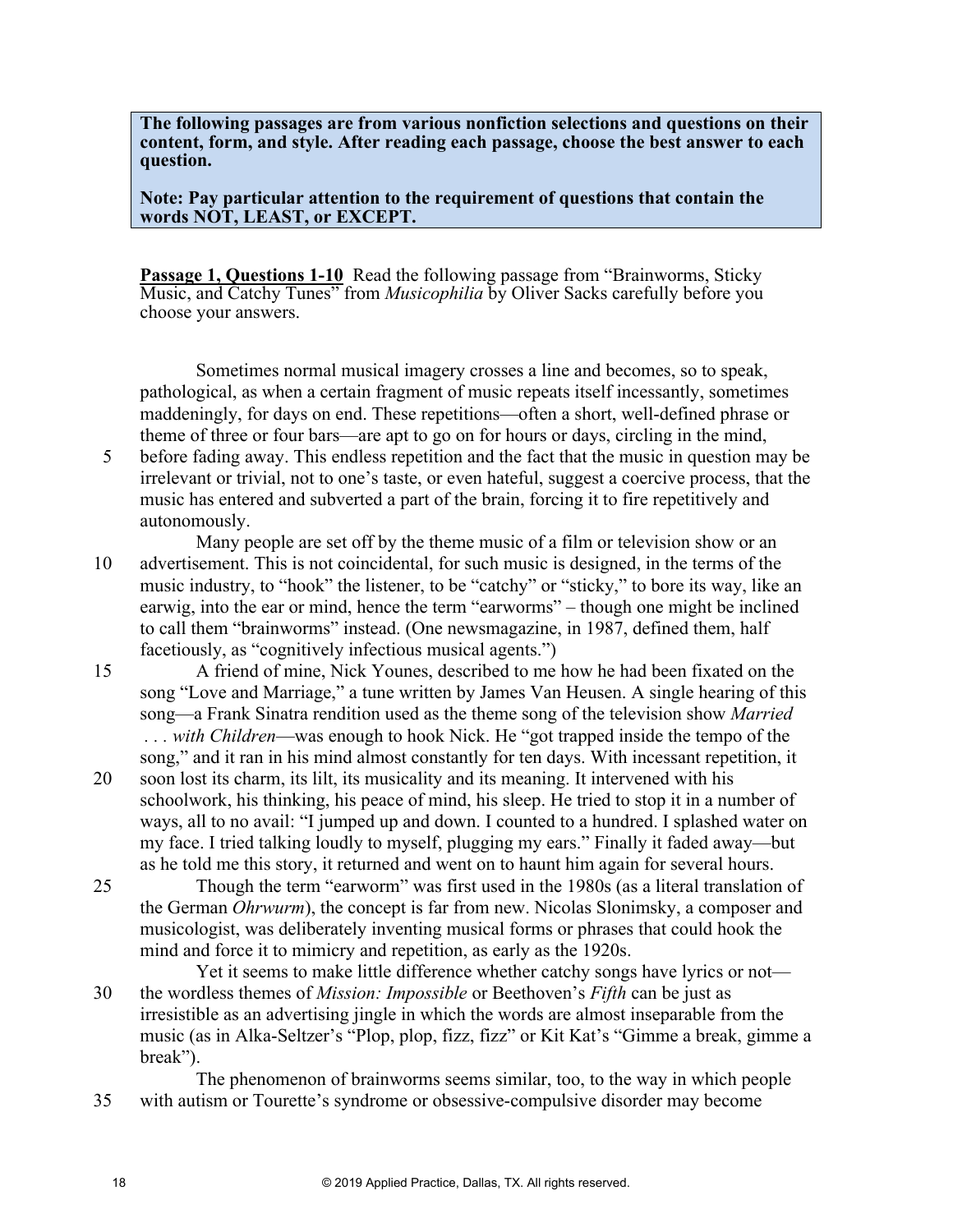hooked by a sound or a word or a noise and repeat it, or echo it, aloud or to themselves, for weeks at a time.[...]But while the involuntary repetition of movements, sounds, or words tends to occur in people with Tourette's or OCD or damage to the frontal lobes of the brain, the automatic or compulsive internal repetition of musical phrases is almost

40 universal—the clearest sign of the overwhelming, and at times helpless, sensitivity of our brains to music.

 Brainworms are usually stereotyped and invariant in character. They tend to have a certain life expectancy, going full blast for hours or days and then dying away, apart from occasional afterspurts. But even when they have apparently faded, they tend to lie in

- 45 wait; a heightened sensitivity remains, so that a noise, an association, a reference to them is apt to set them off again, sometimes years later. And they are nearly always fragmentary. These are all qualities that epileptologists might find familiar, for they are strongly reminiscent of the behavior of a small, sudden-onset seizure focus, erupting and convulsing, then subsiding, but always ready to re-ignite.
- 50 There are, of course, inherent tendencies to repetition in music itself. Our poetry, our ballads, or songs are full of repetition. Every piece of classical music has its repeat marks or variations on a theme, and our greatest composers are masters of repetition; nursery rhymes and the little chants and songs we use to teach young children have choruses and refrains. We are attracted to repetition, even as adults; we want the stimulus
- 55 and the reward again and again, and in music we get it. Perhaps, therefore, we should not be surprised, should not complain if the balance sometimes shifts too far and our musical sensitivity becomes a vulnerability.

 Is it possible that earworms are, to some extent, a modern phenomenon, at least a phenomenon not only more clearly recognized, but vastly more common now than ever

60 before? Although earworms have no doubt existed since our forebears first blew tunes on bone flutes or beat tattoos on fallen logs, it is significant that the term has come into common use only in the past few decades.

 Half of us are plugged into iPods, immersed in daylong concerts of our own choosing, virtually oblivious to the environment—and for those who are not plugged in,

- 65 there is nonstop music, unavoidable and often of deafening intensity, in restaurants, bars, shops, and gyms. This barrage of music puts a certain strain on our exquisitely sensitive auditory systems, which cannot be overloaded without dire consequences. One such consequence is the ever-increasing prevalence of serious hearing loss, even among young people, and particularly among musicians. Another is the omnipresence of annoyingly
- 70 catchy tunes, the brainworms that arrive unbidden and leave only in their own time catchy tunes that may, in fact, be nothing more than advertisements for toothpaste but are, neurologically, completely irresistible.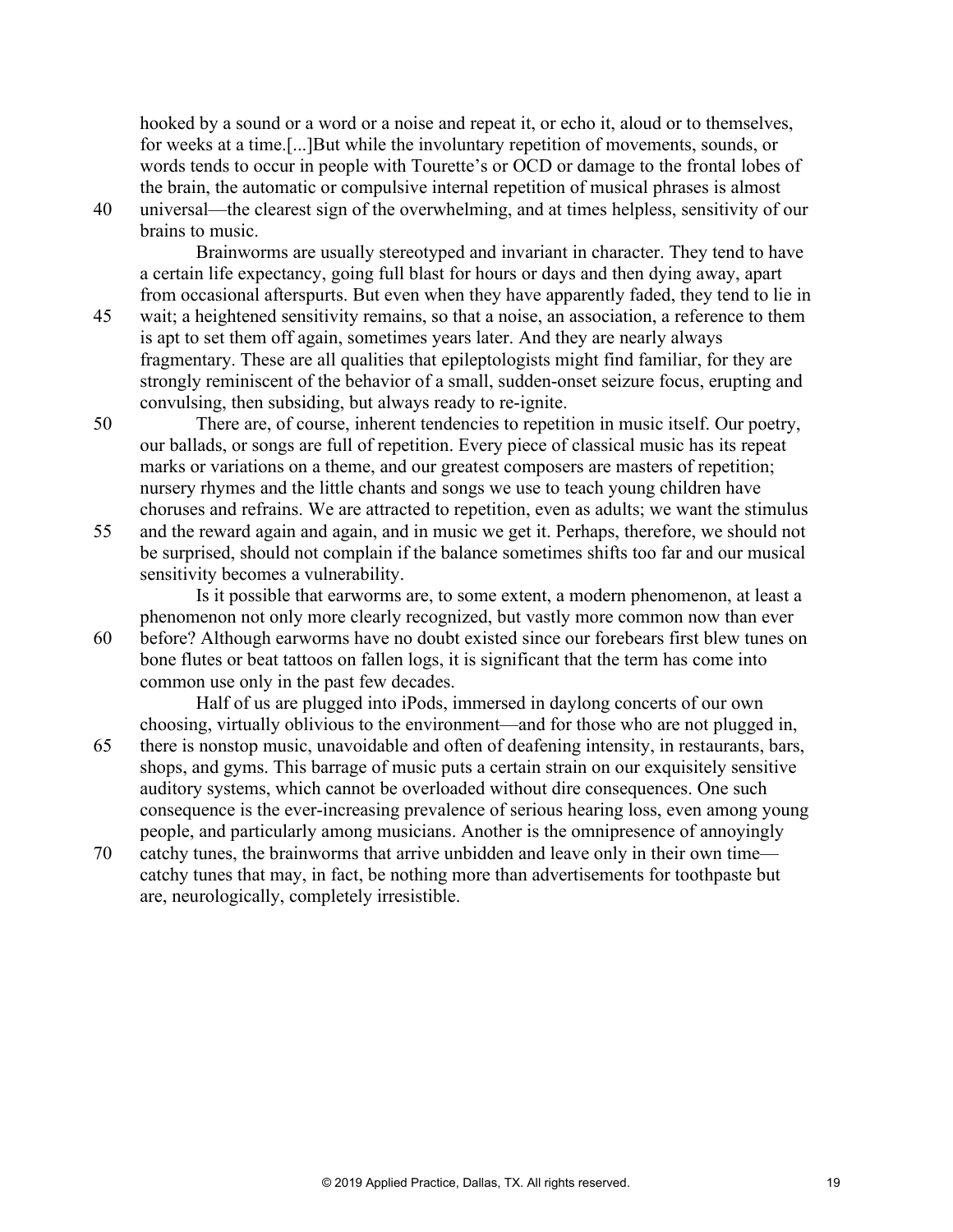- 1. The idea that "brainworms" are part of "a coercive process" (line 7) is best supported by the word
	- (A) "pathological" (line 2)
	- (B) "maddeningly" (line 3)
	- (C) "circling" (line 4)
	- (D) "repetition" (line 5)
	- (E) "irrelevant" (line 6)
- 2. Which of the following words is grammatically and thematically parallel to "plugging" (line 23)?
	- (A) "lost" (line 20)
	- (B) "thinking" (line 21)
	- (C) "jumped" (line 22)
	- (D) "talking" (line 23)
	- (E) "loudly" (line 23)
- 3. The structure of the paragraph that begins in line 25 could best be described as
	- (A) a chronological account
	- (B) an assertion followed by examples
	- (C) an implied question followed by possible answers
	- (D) the statement of a position followed by several concessions
	- (E) a contrast between modern and former theories about music
- 4. The purpose of the parenthetical comment in line 32 is to
	- (A) show the relevance of brainworms to popular culture
	- (B) create a sense of immediacy about the history of brainworms
	- (C) remind the reader that the entire selection is subjective in nature
	- (D) add an authoritative tone to the author's description of brainworms
	- (E) emphasize that brainworms are not limited only to memorable tunes
- 5. Which of the following words or phrases serves LEAST to emphasize music's ability to "victimize" human beings?
	- $(A)$  "circling in the mind" (line 4)
	- (B) "incessant repetition" (line 19)
	- (C) "involuntary repetition of movements" (line 37)
	- (D) "erupting and convulsing" (lines 48-49)
	- (E) "barrage of music" (line 66)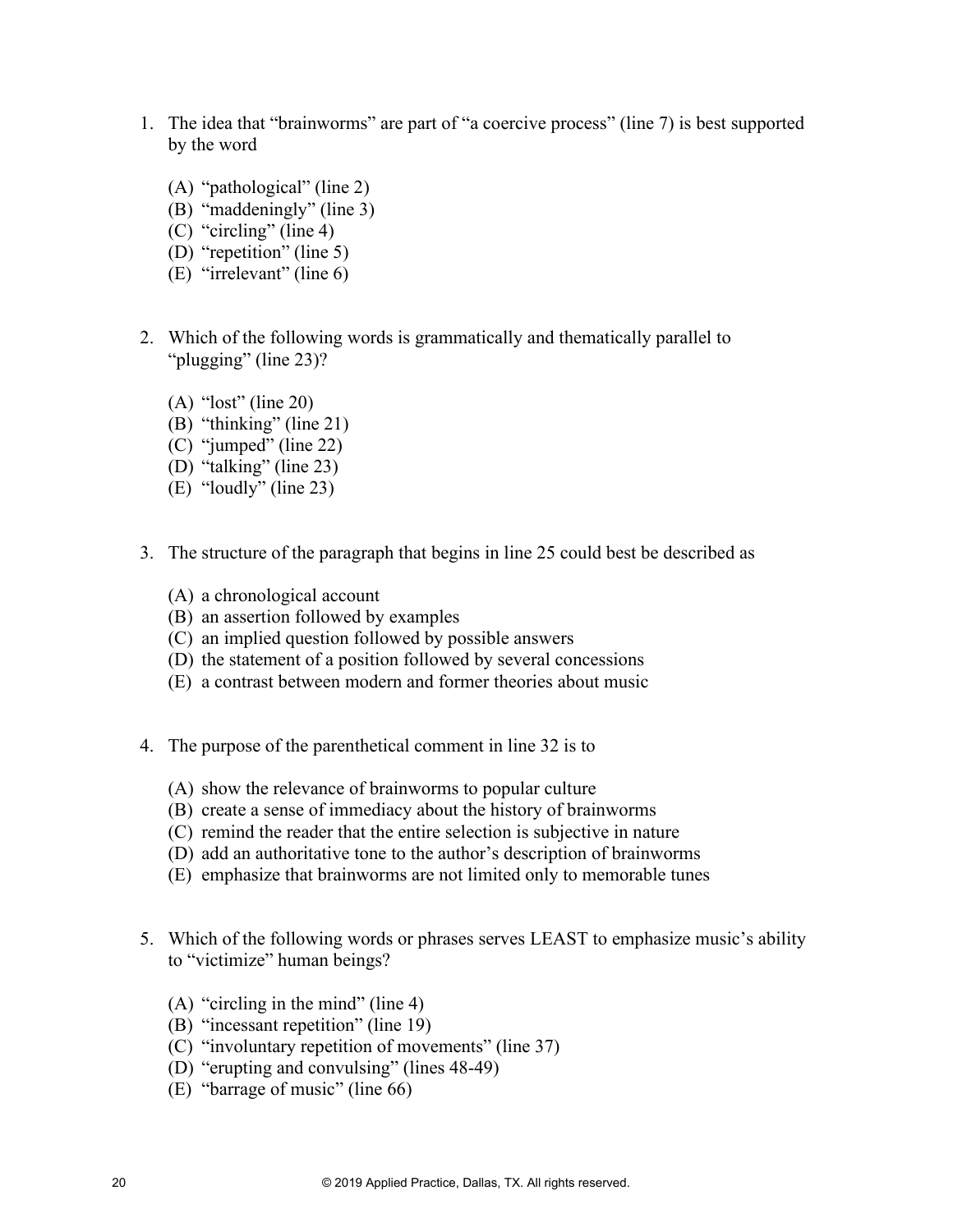**Passage 4, Questions 30-40** Read the following passage from *Animal, Vegetable, Miracle: A Year of Food Life* by Barbara Kingsolver carefully before you choose your answers.

*Note: Earlier in the chapter, the author describes an encounter with a gas station clerk who, during a severe drought, expresses her hope that the clouds coming in will not bring rain because she wants to wash her car on her day off.*

 Who is us, exactly? I live now in a county whose economic base is farming. A disastrous summer will mean some of our neighbors will lose their farms. Others will have to keep farming and go looking for a job at the end of a long commute. We'll feel the effects in school enrollments, local businesses, shifts in land use and tax structure. The health of our

- 5 streams, soils, and forests is also at stake, as lost farms get sold to developers whose business is to rearrange (drastically) the topsoil and everything on it. When I recognize good agricultural sense, though, I'm not just thinking of my town but also my species. It's not a trivial difference: praying for or against rainfall during a drought. You can argue that wishes don't count, but humans are good at making our dreams manifest and we do, historically
- 10 speaking, get what we wish for. What are the just deserts for a species too selfish or preoccupied to hope for rain when the land outside is dying? Should we be buried under the topsoil in our own clean cars, to make room for wiser creatures?

We'd surely do better, if only we knew any better. In two generations we've transformed ourselves from a rural to an urban nation. North American children begin

- 15 their school year around Labor Day and finish at the beginning of June with no idea that this arrangement was devised to free up children's labor when it was needed on the farm. Most people of my grandparents' generation had an intuitive sense of agricultural basics: when various fruits and vegetables come into season, which ones keep through the winter, how to preserve the others. On what day autumn's first frost will likely fall on
- 20 their county, and when to expect the last one in spring. Which crops can be planted before the last frost, and which must wait. Which grains are autumn-planted. What an asparagus patch looks like in August. Most importantly: what animals and vegetables thrive in one's immediate region and how to live well on those, with little else thrown into the mix beyond a bag of flour, a pinch of salt, and a handful of coffee. Few people of 25 my generation, and approximately none of our children, could answer any of those
- questions, let alone all.

 We also have largely convinced ourselves it wasn't too important. Consider how Americans might respond to a proposal that agriculture was to become a mandatory subject in all schools, alongside reading and mathematics. A fair number of parents

- 30 would get hot under the collar to see their kids' attention being pulled away from the essentials of grammar, the all-important trigonometry, to make room for down-on-thefarm stuff. The baby boom psyche embraces a powerful presumption that education is a key to moving away from manual labor, and dirt—two undeniable ingredients of farming. It's good enough for us that somebody, somewhere, knows food production well enough 35 to serve the rest of us with all we need to eat, each day of our lives.
	- Why isn't it good enough for someone else to know multiplication and the contents of the Bill of Rights? Is the story of bread, from tilled ground to our table, less relevant to our lives than the history of the thirteen colonies? Couldn't one make a case for the relevance of a subject that informs choices we make daily—as in, What's for
- 40 dinner? Isn't ignorance of our food sources causing problems as diverse as overdependence on petroleum and an epidemic of diet-related diseases?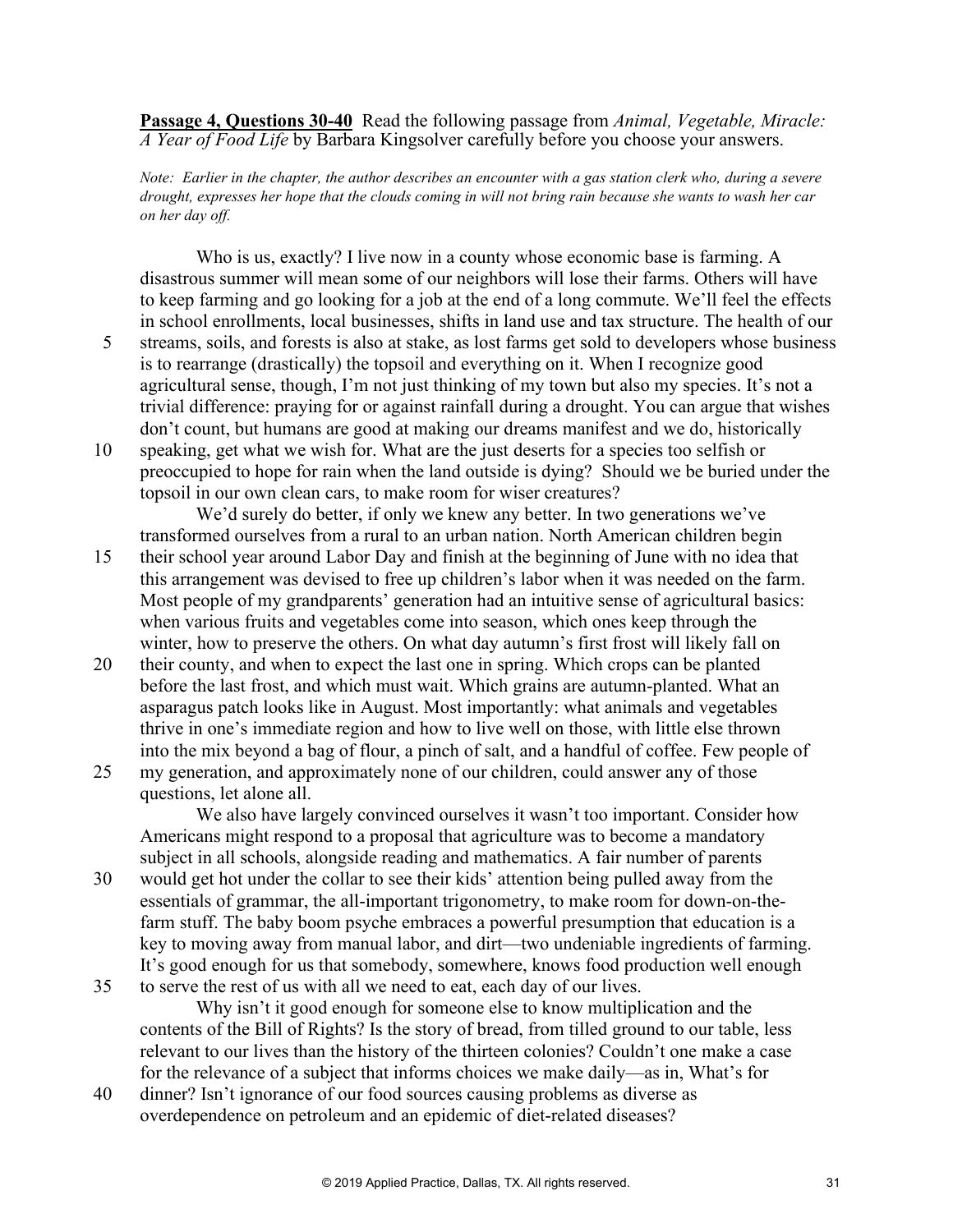- 30. In relation to the last two sentences in the first paragraph (lines 10-12), the first sentence of the second paragraph (line 13) serves to
	- (A) refute them
	- (B) clarify them
	- (C) temper them
	- (D) reiterate them
	- (E) elaborate on them
- 31. The author's statement that "In two generations we've transformed ourselves from a rural to an urban nation." (lines 13-14) is most directly supported by all of the following EXCEPT
	- (A) "A disastrous summer will mean some of our neighbors will lose their farms" (lines 1-2)
	- (B) "North American children begin their school year around Labor Day and finish at the beginning of June" (lines 14-15)
	- (C) "Most people of my grandparents' generation had an intuitive sense of agricultural basics" (line 17)
	- (D) "Few people of my generation, and approximately none of our children, could answer any of those questions, let alone all" (lines 24-26)
	- (E) "The baby boom psyche embraces a powerful presumption that education is a key to moving away from manual labor, and dirt" (lines 32-33)
- 32. The writer wants to add a phrase at the beginning of the second sentence of the second paragraph (reproduced below), adjusting the capitalization as needed, to set up a transition from the paragraph's first sentence. *In two generations we've transformed ourselves from a rural to an urban nation.*
	- (A) In fact,
	- (B) Likewise,
	- (C) As a result,
	- (D) By contrast,
	- (E) Furthermore,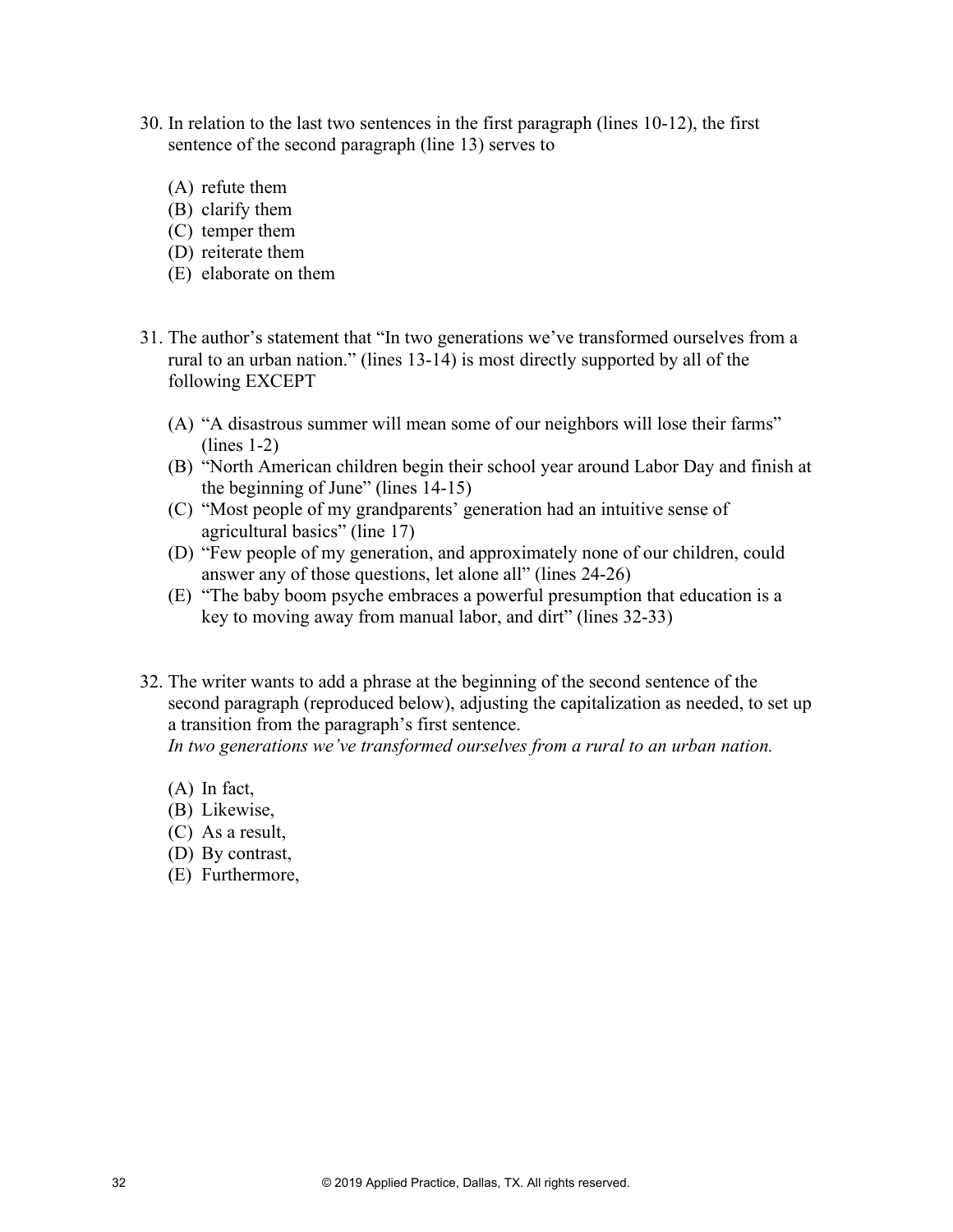- 33. The writer wants to add a sentence to the end of the second paragraph (lines 13-26). Which of the following best accomplishes this goal?
	- (A) We never seem to learn from our mistakes.
	- (B) This knowledge has vanished from our culture.
	- (C) We soon will be destroyed by our own arrogance.
	- (D) Just because questions are difficult doesn't mean we shouldn't search for the answers.
	- (E) We must include agriculture courses to our schools' curricula if we hope to have a prosperous future.
- 34. The writer includes the list of "agricultural basics" (lines 17-24) in order to
	- (A) inform the reader about basic agricultural tenets
	- (B) to accentuate what she assumes to be the reader's ignorance
	- (C) share the knowledge she has acquired from living in a rural community
	- (D) to force the readers to re-think their assumptions about farming communities
	- (E) support her premise that knowledge of agriculture is vital to humans' well-being
- 35. In the third paragraph (lines 27-35), the writer wants to expand on the concession that American parents would view mandatory agriculture education negatively. Adding which of the following claims would best achieve this purpose?
	- (A) We can't know what we haven't been taught.
	- (B) To people who live in urban areas, the idea of growing their own food seems as plausible as writing and conducting their own symphonies.
	- (C) Adults don't mind pretending all food comes from clean, well-lighted grocery stores, so agriculture education isn't deemed important.
	- (D) Because parents gradually lose interest in their children's education, it would be easy to introduce agriculture courses into a high school curriculum.
	- (E) Knowing how foods grow is to know how and when to look for them; such expertise is useful for certain kinds of people, namely, the ones who eat, no matter where they live or grocery shop.
- 36. Which of the following best describes the rhetorical function of the final paragraph?
	- (A) It restates the thesis of the passage.
	- (B) It provides examples to support a generalization.
	- (C) It echoes the questions raised at the end of the first paragraph.
	- (D) It challenges the validity of a belief described in the previous paragraph.
	- (E) It reinforces the author's dismissal of "reading and mathematics" (line 29).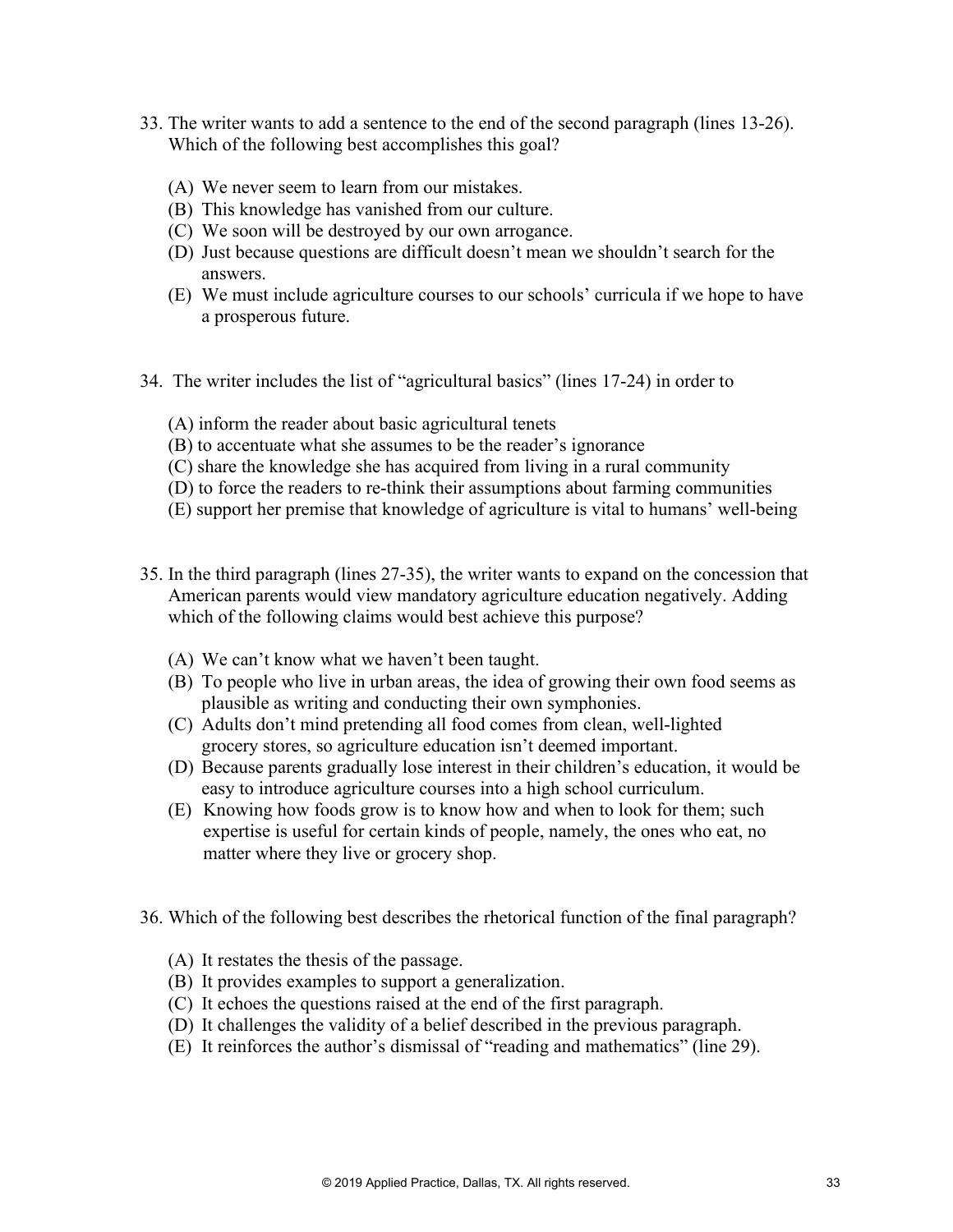#### **Answer Key and Question Alignment to AP English Language Conceptual Framework:**  *Contemporary Nonfiction Resource Guide*

| <b>Multiple Choice Question</b> | Answer |
|---------------------------------|--------|
| PASSAGE 1                       |        |
|                                 |        |
|                                 |        |
|                                 |        |
|                                 | F      |
|                                 | $\cap$ |

| PASSAGE 4 |   |
|-----------|---|
| 30        | C |
| 31        | А |
| 32        |   |
| 33        | В |
| 34        | Е |
| 35        | C |
| 36        |   |